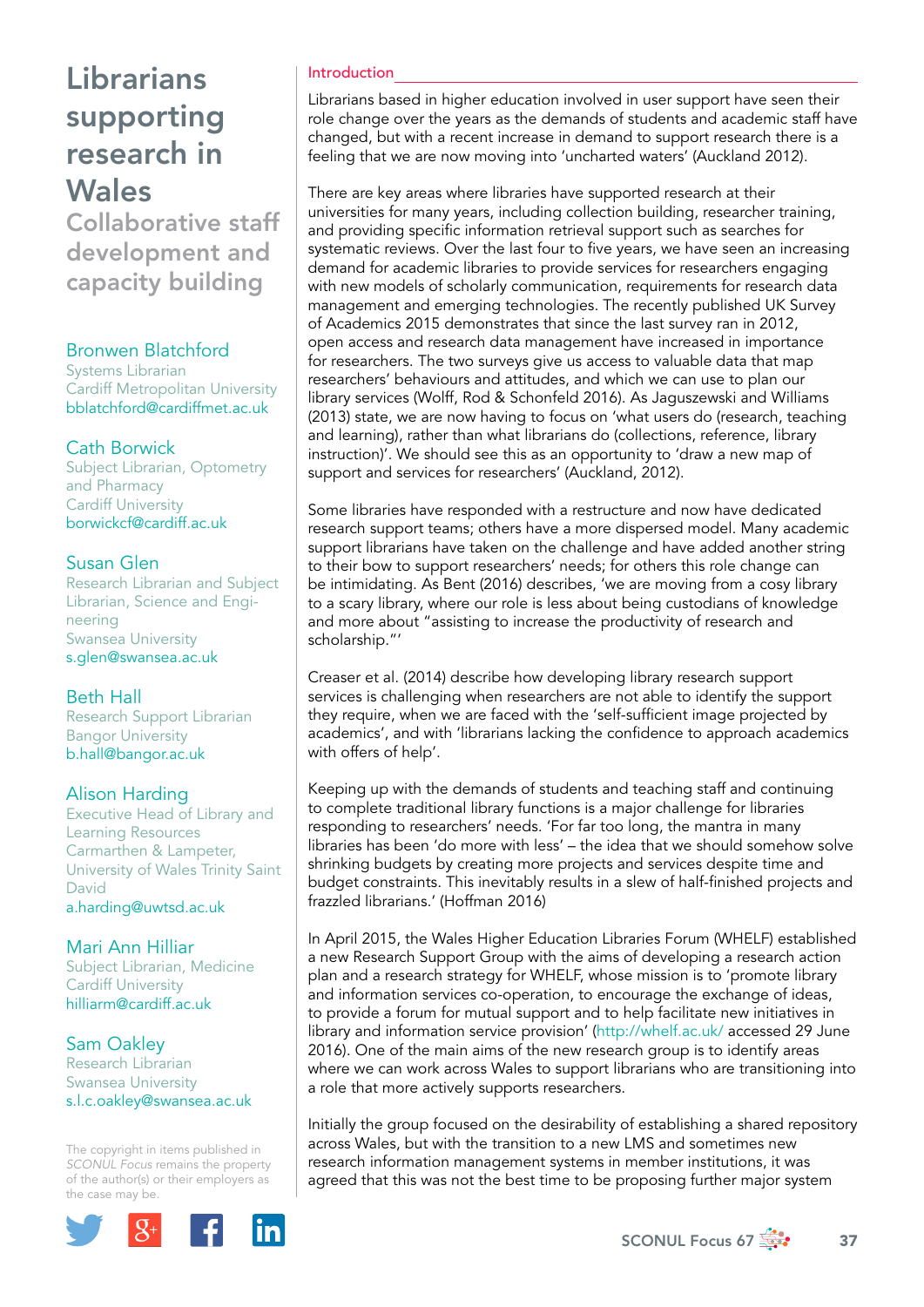Collaborative staff development and capacity building

### Janet Peters

Director of Libraries and University Librarian Cardiff University [petersjm@cardiff.ac.uk](mailto:petersjm@cardiff.ac.uk)

## Steve Smith

Faculty Lead for Science and Library Research Support Coordinator Aberystwyth University [tns@aber.ac.uk](mailto:tns@aber.ac.uk)

### Lynette Summers

Formerly Research Librarian at Cardiff Metropolitan University, now relocated to Canada

## Rachael Whitfield

WHELF development officer [r.b.whitfield@swansea.ac.uk](mailto:r.b.whitfield@swansea.ac.uk)

## Steve Williams

Associate Director of Information Services and Systems and University Librarian Swansea University [s.r.williams@swansea.ac.uk](mailto:s.r.williams@swansea.ac.uk)

*On behalf of the Wales Higher Education Libraries Forum Research Group*

The copyright in items published in *SCONUL Focus* remains the property of the author(s) or their employers as the case may be.



changes. We also identified great interest in our libraries in the future role of the academic liaison / subject librarian and decided to tackle this first.

### Regional events

We organised three parallel regional events in May 2016 for north- and mid-Wales universities (at Aberystwyth), for south Wales universities (at Cardiff) and for universities in west Wales (at Swansea). These events were not designed as traditional 'chalk and talk' training events, but as sessions where we could come together to share experiences. We were able to pool our thoughts, work together to identify areas where we need more support, and identify areas of best practice.

All three events were organised in the same format: members of the WHELF research group prepared three presentations beforehand, and we asked librarians who were attending the events to volunteer to present these presentations. The slides provided bullet points that would set the scene and prompt questions and discussion points. Each presentation was followed by a lengthy discussion session on each topic.

#### The role of librarians in supporting research

The first of the presentations was on the role of the librarian in supporting researchers. We could all identify areas were we had concerns about taking more of a research support role: lack of confidence, lack of time or capacity, not fully understanding researchers' needs. Before the sessions ran, we had compiled a list, from a scope of the recent relevant literature, of potential mechanisms that could help to alleviate these concerns. We discussed whether the suggestions from the literature were something we were already doing, and, if not, whether it seemed likely that they could work in our own contexts. The list included the following:

- Identify and potentially re-purpose skills we have as librarians (Auckland 2012, Jaguszewski, Williams 2013, Bent 2016, Brown, Wolski et al. 2015, Hoffman 2016, McKnight, Wycoff et al. 2016). This suggestion was popular and it was suggested that a skills audit might be useful. The usefulness at an individual level of the CILIP Professional Knowledge and Skills Base (PKSB) was also discussed.
- Identify efficiencies, mapping roles and carrying out time inventories (Hoffman 2016, Malenfant 2010). We discussed how difficult it is to quantify what we do; we cannot always measure and separate the tasks.
- Become more targeted and focused in our support, and scoping projects (Kenney 2014, Jaguszewski, Williams 2013, Gore, Jones 2015). While some institutions described effective scoping work, some librarians also described a situation of 'trying to please everyone all the time' and not always looking at a cost-effective solution, which may mean outsourcing in some cases.
- Concentrate on what is important to researchers and the institution (Kroll 2010, Auckland 2012, Malenfant 2010, Kingsley 2016, Hoffman 2016). This was seen as a key area where we should be gathering more evidence.
- Sharing the load and collaborating (Jaguszewski & Williams 2013, Simons & Searle 2014, Watkins & Morrison 2015, Reinsfelder 2012, Verbaan & Cox 2014). We were able to identify many examples where we have collaborated successfully across library services, and it was felt that it was very important to keep this up. Discussions moved to how we can work more closely with staff in the Research Office and with researchers themselves.
- Planning a clear strategy and considering organisational change (Hoffman 2016, Corrall 2015, Barbrow & Hartline 2015). We liked the idea of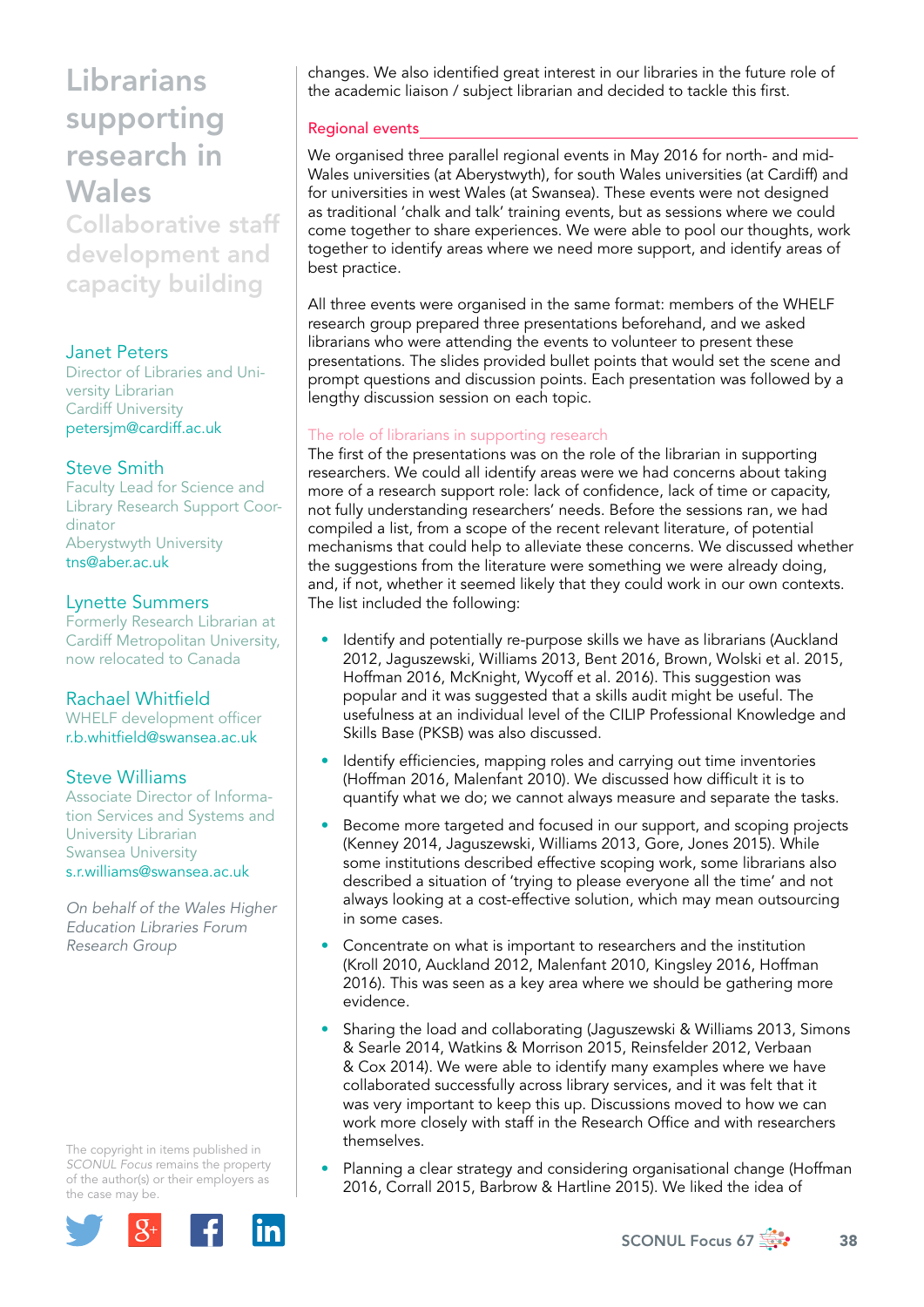Collaborative staff development and capacity building

involving everyone in the team in strategy planning, but understand that this is difficult to do in practice. Institutional policy changes come up often, and the library strategy needs to respond to those changes.

- Developing dedicated support for academic support librarians, dedicated training budgets and clear roles and expectations (Law 2014, Rodriguez 2015, Johnson, Bresnahan 2015, Malenfant 2010). Face-to-face training is highly valued and shrinking training budgets should be protected.
- Building partnerships with researchers (Creaser & Spezi 2013, Delaney & Bates 2015, Creaser et al. 2014, Carlson & Kneale 2011). It was agreed that it is key that researchers get a better understanding of what librarians do, and that librarians get a better understanding of what researchers do.
- Taking risks (Malenfant 2010, Carlson, Kneale 2011). It may be that we are not comfortable about taking risks in developing new services or support, perhaps because we are scared of alienating customers who think of us in one particular way.
- Being ready to change again, horizon scanning. Our structures need to be flexible enough for us to be able to pick up or adapt to the next hot topic in research; Vitale (2016) suggests this may be research reproducibility.

#### Researchers and the open access agenda

The aim of this presentation was to describe the open agenda in the UK and in turn how this informs library services developments. The slides described the controversial Sci-hub, the open data agenda, the inadequate reporting of clinical trials data, and the Finch report and the position of the UK government on open research. The research councils' policy on open access publishing was described along with the requirements for open access research for the next research assessment exercise. The slides also prompted us to talk about the reasons why researchers are still reluctant to engage with open research; they include the risk and fear of change, the effort involved, contracts with publishers and commercial partners, the sensitivity of their research data. We highlighted useful tools that librarians attending the sessions could look up when they got back to their desks, and we shared our experiences of offering support to researchers in this area. Examples of enquiries dealt with on open access publishing included: identifying the post-print version of a research article, contacting a publisher to ask for their copyright policy, explaining creative commons copyright licences, and calming panicked researchers. Examples of enquiries answered on research data management included how to comply with a funder's policy, how to anonymise data, and calculating the costs for data storage.

We had a wide-ranging discussion around where and how library staff support researchers engaging in open research; it is important to know when the institution needs someone to intervene and to be able to identify where else in the institution help may be available. We discussed the open access training we currently offer in our different institutions and shared experiences of how we felt delivering these training sessions

#### Researchers and social media

The third theme we chose for the events was researchers' use of social media. The Survey of UK Academics 2015 demonstrated that, since 2012, there has been a 'substantial increase in the share of respondents who indicated that they have shared findings in blogs or via social media'. In addition, a large proportion of the impact case studies submitted to the 2014 Research Excellence Framework (REF) mentioned the use of social media for promoting their research outputs and engaging with communities outside academia. Researchers have difficulties keeping abreast of all the information that is being shared on social networks, and in deciding which of the overwhelming number of digital academic communities they should belong to (Matthews 2015).

The copyright in items published in *SCONUL Focus* remains the property of the author(s) or their employers as the case may be.

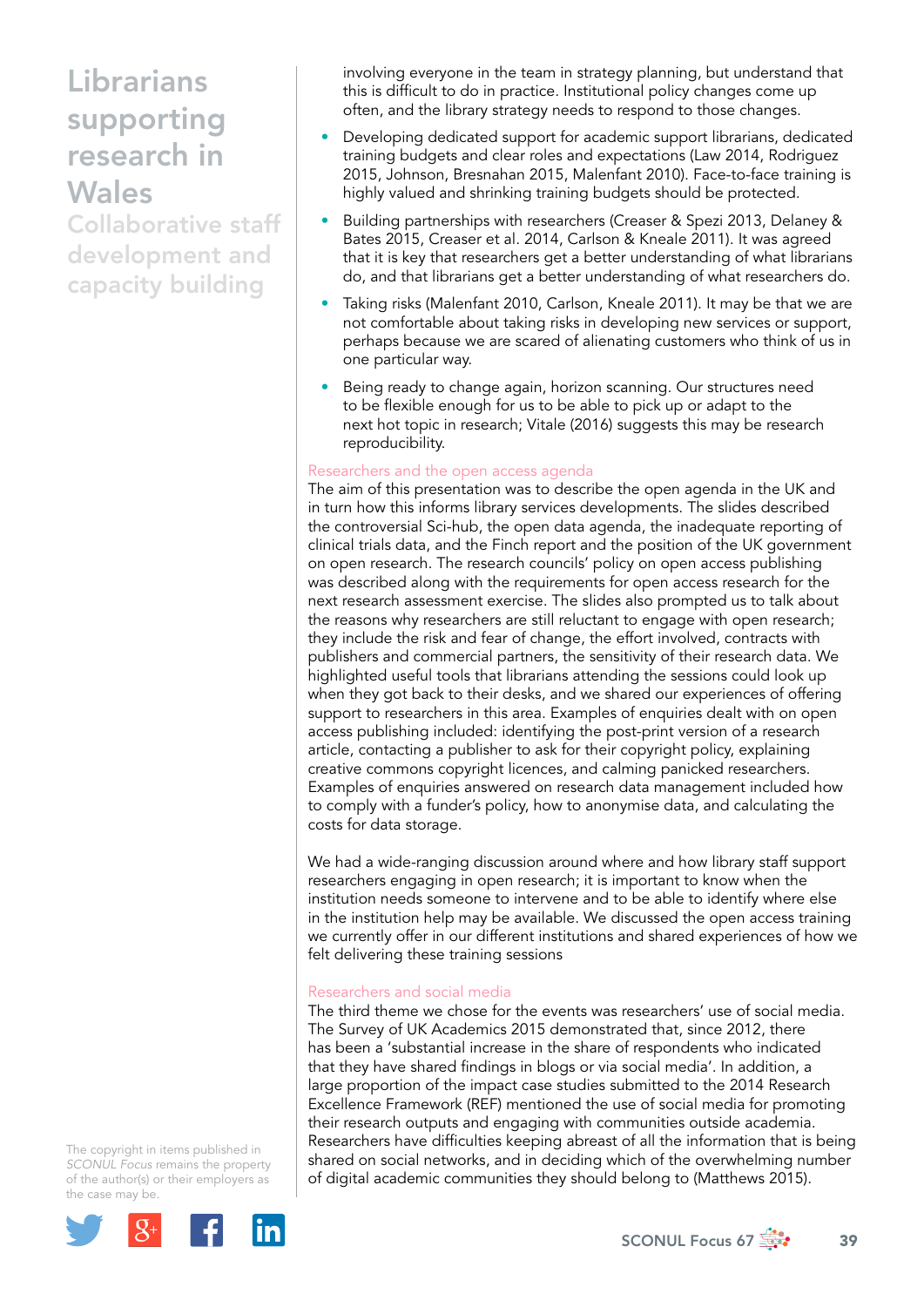Collaborative staff development and capacity building

We also talked about alternative metrics (altmetrics), which measure the impact of research articles in newer forms of media such as social media sites, online news sources, and collaborative reference management tools like Mendeley. There are opportunities for librarians to get involved in many ways, from increasing researchers' awareness of the benefits of engaging with social media, describing the different communities and tools available, helping researchers measure their metrics, and advising on copyright and how researchers can share their outputs lawfully. We shared examples in some Welsh universities where librarians are already involved, but some librarians indicated that they would want more training in this area before feeling confident on supporting researchers. In some institutions it was clear that this support is being provided by other areas of the university, but there may be opportunities to offer assistance.

#### Going forward

The feedback from the events was very positive, with many librarians commenting that this was exactly what they needed at this time.

*'More like this, please! It's really helpful to have the opportunity to step out of the office and share experience, worries and ideas with others.'*

We have agreed that we shall repeat the events next year. We gathered a lot of information at the sessions, which we are in the process of analysing. We have identified four main themes for the WHELF research group to work towards developing initially:

*Providing more training events and shared resources*. There was a lot of feedback that face-to-face meetings and opportunities to share experiences and knowledge were highly valued. We have already organised collaborative events on institutional publishing for international open access week, and have contributed to a research theme at the annual WHELF colloquium at Gregynog Hall in June 2016. We have further training events in planning, including a session on research data management, and we are using the WHELF blog to share resources and experiences.

*Evaluate and demonstrate proven strategies for working more efficiently and on target*. A collaborative project between Aberystwyth and Bangor Universities investigated the use of human performance technology; the process mapping used in that project was found to be very useful and could be used more widely.

*Identify opportunities across the Wales higher education institutions for librarians to become embedded in the research environment and to build (or rebuild) relationships with researchers* who often have not stepped into the library building for a number of years. This could involve working on joint research bids with researchers. We have some good examples of this already happening in Welsh universities and in these cases it is important that we communicate our involvement and share our experiences of being part of the research team. Librarians who have authored their own peer-reviewed research articles will be able to demonstrate to researchers that we understand the process of authorship, as we have been through it ourselves.

*Demonstrating our value and impact in supporting research, building on the advocacy role that WHELF has within Wales*. This will involve promoting our skills and rebranding our services: for example, one librarian attending our events identified that 'researchers currently have to admit a weakness for us to go in and provide support'. It is important that we communicate our impact in terms that a researcher values. A series of case studies would be useful. It is clear that we can increase the confidence of librarians if they can see that researchers value their skills and their contribution to the research process.

The copyright in items published in *SCONUL Focus* remains the property of the author(s) or their employers as the case may be.

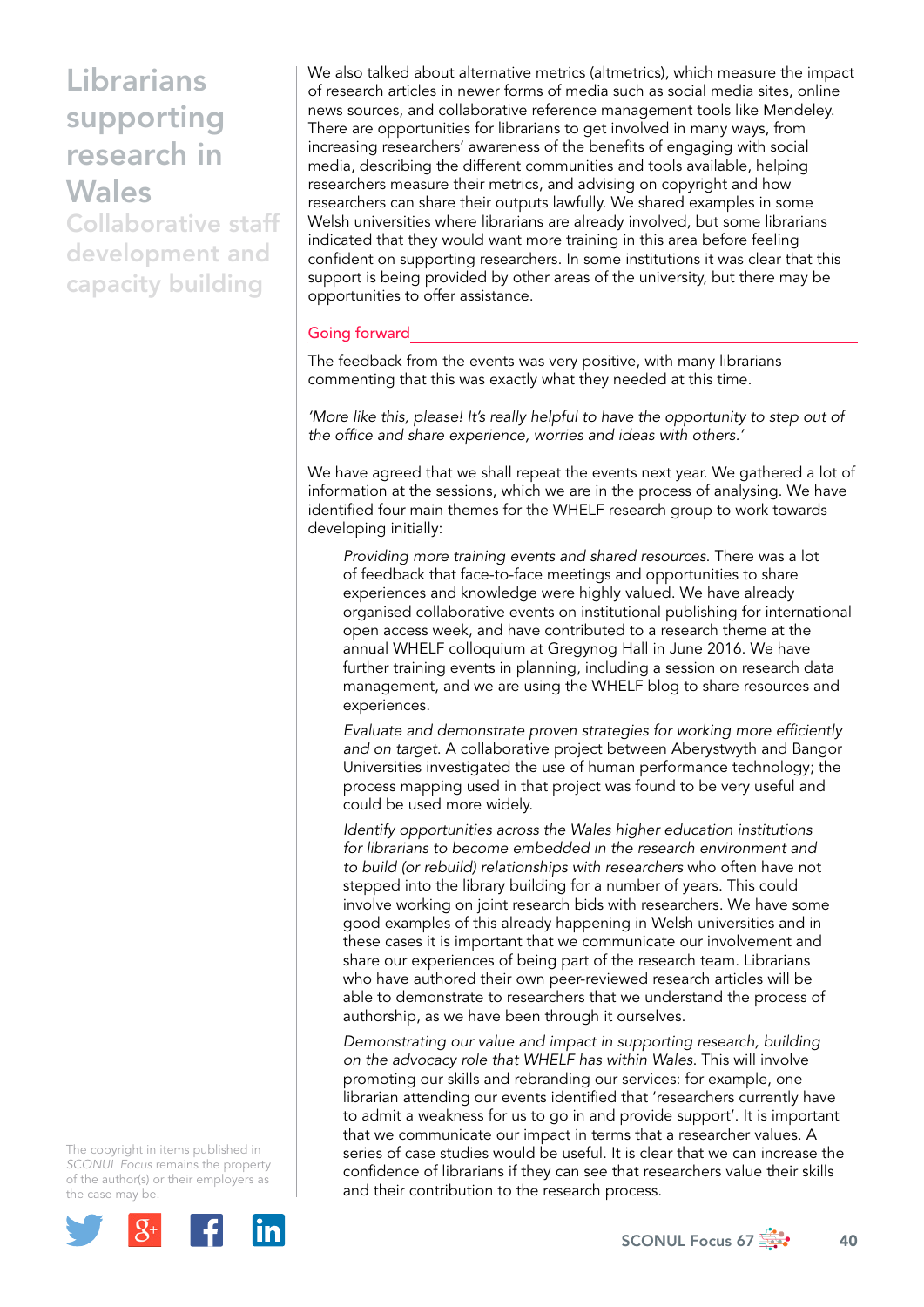Collaborative staff development and capacity building

From providing advice on collections and information literacy, we anticipate making the leap to guiding the creators of new knowledge in managing and disseminating their research. This work has always been undertaken by librarians but the context and connections are different. Librarians have always been an adaptive team; this presents our next challenge.

#### References

AUCKLAND, M. 2012. Re-skilling for research: an investigation into the role and skills of subject and liaison librarians required to effectively support the evolving information needs of researchers. Research Information Network

BARBROW, S. & HARTLINE, M. 2015. Process mapping as organizational assessment in academic libraries. Performance measurement and metrics, 16(1), pp. 34–47

BENT, M. 2016. Library staff roles. Practical tips for facilitating research. London: Facet Publishing

BROWN, R.A., WOLSKI, M. and RICHARDSON, J. 2015. Developing new skills for research support librarians. The Australian library journal, 64(3), pp. 224-234

CARLSON, J. and KNEALE, R. 2011. Embedded librarianship in the research context navigating new waters. College & research libraries news, 72(3), pp. 167–70

CORRALL, S. 2015. Capturing the contribution of subject librarians: Applying strategy maps and balanced scorecards to liaison work. Library management, 36(3), pp. 223–34

CREASER, C., CULLEN, S., CURTIS, R., DARLINGTON, N., MALTBY, J., NEWALL, E. @ SPEZI, V. 2014. Working together: Library value at the University of Nottingham. Performance measurement and metrics, 15(1/2), pp. 41–49

CREASER, C. & SPEZI, V. 2013. Improving perceptions of value to teaching and research staff: The next challenge for academic libraries. Journal of librarianship and information science, 46(3), pp. 191–206

DELANEY, G. & BATES, J. 2015. Envisioning the academic library: a reflection on roles, relevancy and relationships. New review of academic librarianship, 21(1), pp. 30–51

GORE, G.C. & JONES, J. 2015. Systematic reviews and librarians: A primer for managers. Partnership: The Canadian journal of library and information practice and research, 10(1), p. 1

HOFFMAN, S. 2016. Introduction: a vision for supporting research. In: S. Hoffman, ed., Dynamic research support for academic libraries. London: Facet Publishing

JAGUSZEWSKI, J. & WILLIAMS, K. 2013. New roles for new times: Transforming liaison roles in research libraries. Association of research libraries. Available from: http://www.arl.org/publications-resources/2893-new-roles-for-new-timestransforming-liaison-roles-in-research-libraries -.V3Pd4FUrKCg [accessed 29 June 2016]

JOHNSON, A. & BRESNAHAN, M. 2015. DataDay!: Designing and assessing a research data workshop for subject librarians. Journal of librarianship and scholarly communication, 3(2), eP1229

Available from:<http://doi.org/10.7710/2162-3309>

KENNEY, A.R. 2014. Leveraging the liaison model: From defining 21st century research libraries to implementing 21st century research universities. Ithaka S+R. Available from: [http://www.sr.ithaka.org/wp-content/mig/files/SR\\_BriefingPaper\\_](http://www.sr.ithaka.org/wp-content/mig/files/SR_BriefingPaper_Kenney_20140322.pdf) [Kenney\\_20140322.pdf](http://www.sr.ithaka.org/wp-content/mig/files/SR_BriefingPaper_Kenney_20140322.pdf) [accessed 29 June 2016]

KINGSLEY, D. University of Cambridge Office of Scholarly Communication. Unlocking research [blog]: What does a researcher do all day? Available from: [https://unlockingresearch.blog.lib.cam.ac.uk/?p=515\[](https://unlockingresearch.blog.lib.cam.ac.uk/?p=515)accessed 29 June 2016]

KROLL, S. & FORSMAN, R. 2010. A slice of research life: Information support for research in the United States. OCLC Research and the RLG Partnership. Available from: [http://www.oclc.org/research/publications/library/2010/oclcresearch](http://www.oclc.org/research/publications/library/2010/oclcresearch-registering-researchers-2014-overview.html)[registering-researchers-2014-overview.html](http://www.oclc.org/research/publications/library/2010/oclcresearch-registering-researchers-2014-overview.html) [accessed 29 June 16]

LAW, D. 2014. The world is our lobster: Rethinking traditional attitudes. New library world, 115(5/6), pp. 200–210

The copyright in items published in *SCONUL Focus* remains the property of the author(s) or their employers as the case may be.



SCONUL Focus 67  $\frac{3}{200}$  41